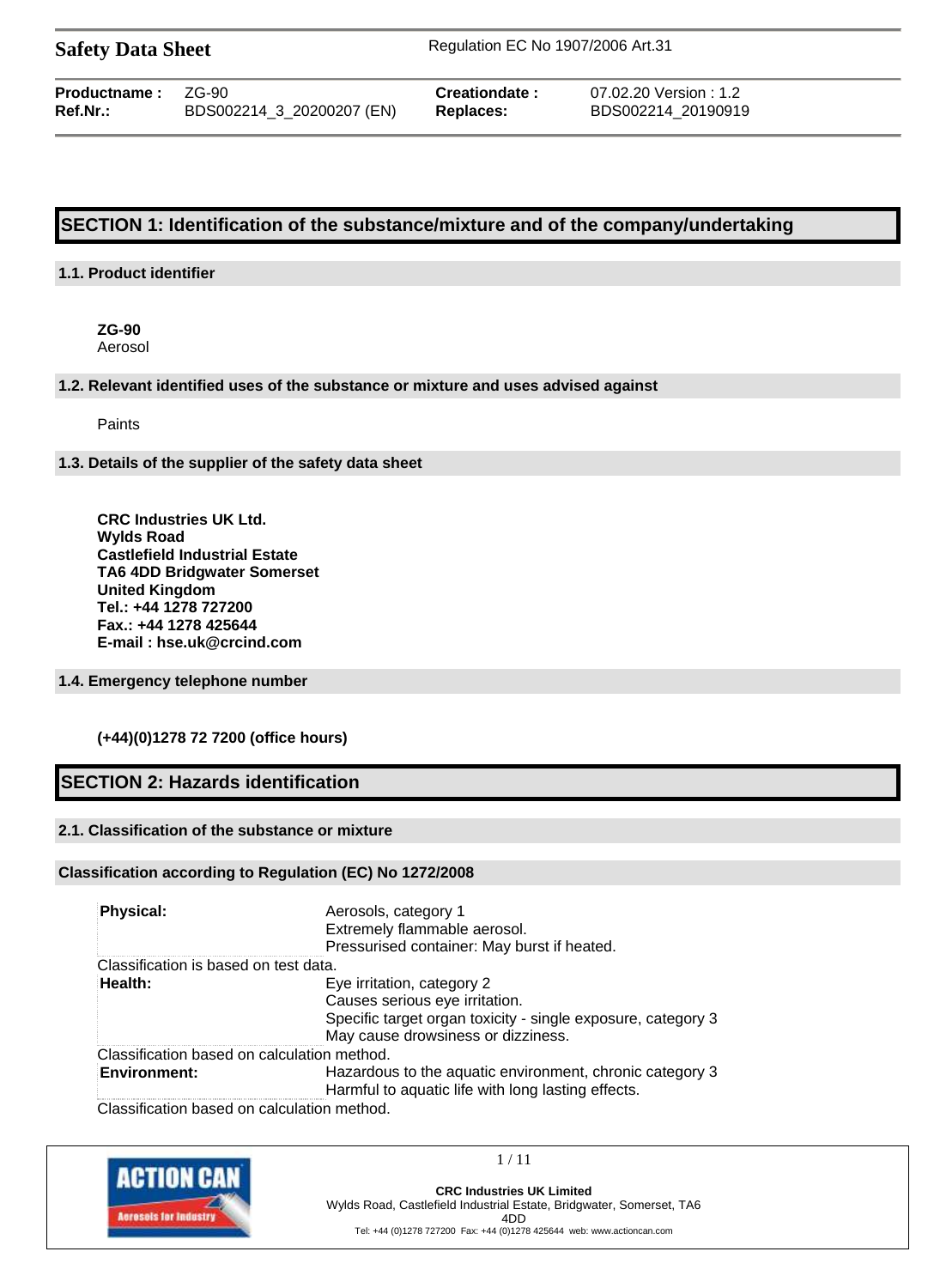| <b>Safety Data Sheet</b> |  |  |
|--------------------------|--|--|
|--------------------------|--|--|

| <b>Productname: ZG-90</b> | BDS002214_3_20200207 (EN) | Creationdate: | 07.02.20 Version : 1.2 |
|---------------------------|---------------------------|---------------|------------------------|
| Ref.Nr.:                  |                           | Replaces:     | BDS002214 20190919     |
|                           |                           |               |                        |

#### **2.2. Label elements**

# **Labelling according to Regulation (EC) No 1272/2008**

| <b>Product identifier:</b>                 | Contains:                                                                                                |
|--------------------------------------------|----------------------------------------------------------------------------------------------------------|
|                                            | acetone; propan-2-one; propanone<br>n-butyl acetate                                                      |
|                                            | 1-methoxy-2-propanol; monopropylene glycol methyl ether                                                  |
| Hazard pictogram(s):                       |                                                                                                          |
| <b>Signal word:</b>                        | Danger                                                                                                   |
| Hazard statement(s):                       | H222 : Extremely flammable aerosol.                                                                      |
|                                            | H229: Pressurised container: May burst if heated.                                                        |
|                                            | H319 : Causes serious eye irritation.                                                                    |
|                                            | H336 : May cause drowsiness or dizziness.                                                                |
|                                            | H412 : Harmful to aquatic life with long lasting effects.                                                |
| Precautionary statement(s):                | P102 : Keep out of reach of children.                                                                    |
|                                            | P210 : Keep away from heat, hot surfaces, sparks, open flames and other<br>ignition sources. No smoking. |
|                                            | P211 : Do not spray on an open flame or other ignition source.                                           |
|                                            | P251 : Do not pierce or burn, even after use.                                                            |
|                                            | P261 : Avoid breathing dust/fume/gas/mist/vapours/spray.                                                 |
|                                            | P271 : Use only outdoors or in a well-ventilated area.                                                   |
|                                            | P410/412 : Protect from sunlight. Do not expose to temperatures exceeding<br>50°C/122°F.                 |
|                                            | P501-2 : Dispose of contents/container to an authorised waste collection point.                          |
| <b>Supplemental Hazard</b><br>information: | Repeated exposure may cause skin dryness or cracking.                                                    |

## **2.3. Other hazards**

No information available

# **SECTION 3: Composition/information on ingredients**

#### **3.1. Substances**

Not applicable.

## **3.2. Mixtures**

| <b>Hazardous ingredient</b>         | <b>Registration</b><br>number | CAS-<br>nr. | EC-nr                | $\frac{9}{6}$ | w/w Hazard Class and<br>Category                | <b>Hazard statement</b>            | <b>Notes</b> |
|-------------------------------------|-------------------------------|-------------|----------------------|---------------|-------------------------------------------------|------------------------------------|--------------|
| dimethyl ether                      | $01 -$<br>2119472128-37 10-6  | $115 -$     | $204 -$<br>$065 - 8$ | $50-$<br>75   | Flam. Gas 1, Press. Gas                         | H <sub>220</sub> .H <sub>280</sub> |              |
| acetone; propan-2-one;<br>propanone | $01 -$<br>2119471330-49 1     | 67-64-      | $200 -$<br>662-2     | $10 -$<br>25  | Flam. Liq. 2, Eye Irrit. 2,<br><b>STOT SE 3</b> | H225, H319, H336                   |              |
| n-butyl acetate                     | $01 -$                        | $123 -$     | $204 -$              |               | 5-10 Flam Lig. 3, STOT SF 3                     | H <sub>226</sub> H <sub>336</sub>  |              |



**CRC Industries UK Limited** Wylds Road, Castlefield Industrial Estate, Bridgwater, Somerset, TA6 4DD Tel: +44 (0)1278 727200 Fax: +44 (0)1278 425644 web: www.actioncan.com

2 / 11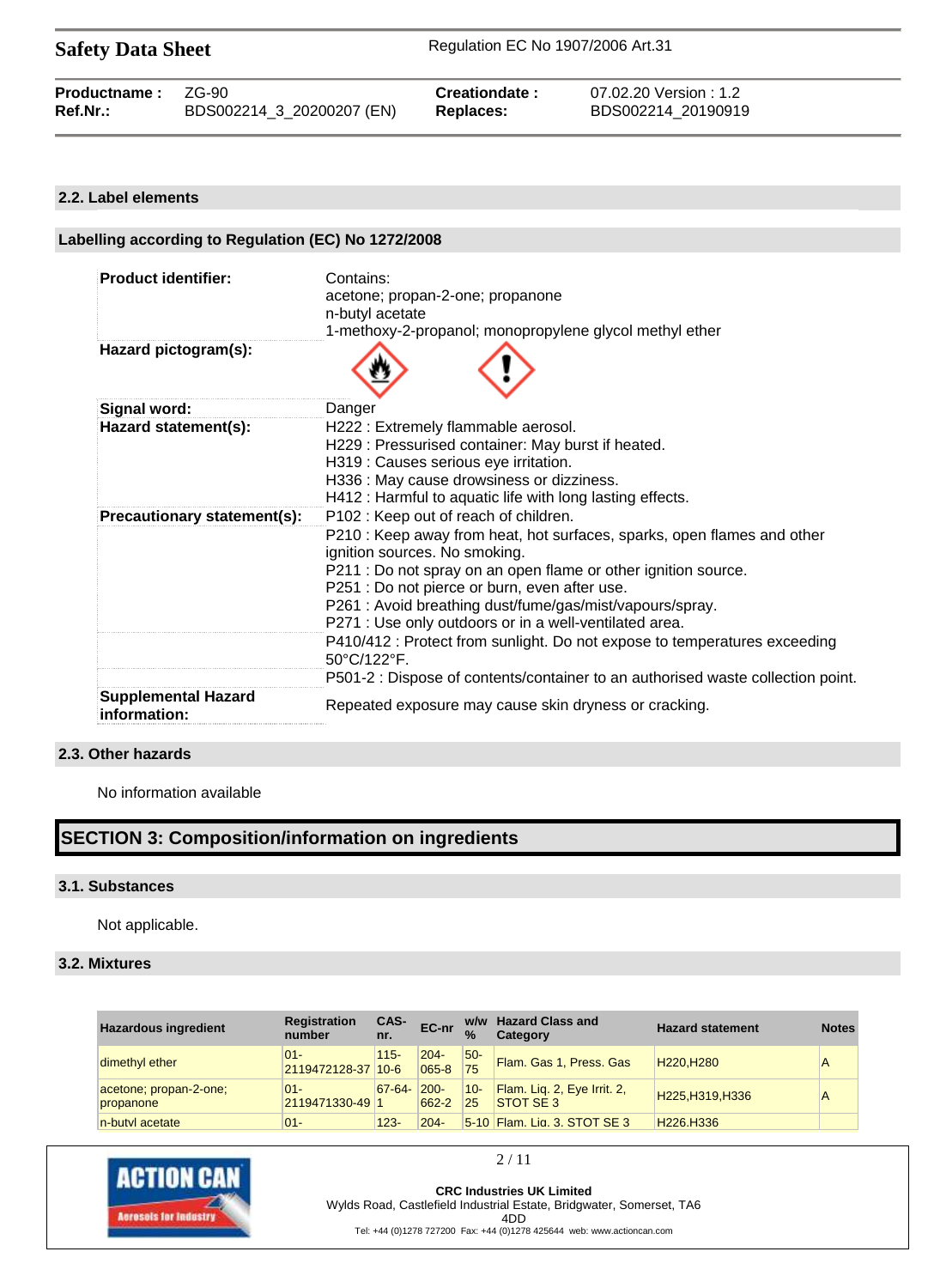| <b>Productname: ZG-90</b> |                           | Creationdate: | 07.02.20 Version : 1.2 |
|---------------------------|---------------------------|---------------|------------------------|
| Ref.Nr.:                  | BDS002214_3_20200207 (EN) | Replaces:     | BDS002214 20190919     |

|                                                                             | 2119485493-29 86-4           |          | 658-1                |         |                                                                                 |                                     |     |
|-----------------------------------------------------------------------------|------------------------------|----------|----------------------|---------|---------------------------------------------------------------------------------|-------------------------------------|-----|
| 1-methoxy-2-propanol;<br>monopropylene glycol methyl<br>ether               | $01 -$<br>2119457435-35 98-2 | $107 -$  | $203 -$<br>539-1     | $1 - 5$ | Flam. Lig. 3, STOT SE 3                                                         | H <sub>226</sub> , H <sub>336</sub> | A   |
| zinc oxide                                                                  | $01 -$<br>2119463881-32 13-2 | $1314 -$ | $215 -$<br>$222 - 5$ | $0 - 1$ | Aquatic Acute 1, Aquatic<br>Chronic 1                                           | H400.H410                           | B   |
| aluminium powder (stabilized)                                               | $01 -$<br>2119529243-45 90-5 | 7429-    | $231 -$<br>$072 - 3$ | $0 - 1$ | Water-react. 2, Flam. Sol. 1                                                    | H <sub>261</sub> , H <sub>228</sub> | A   |
| Hydrocarbons, C9, aromatics                                                 | $01 -$<br>2119455851-35      |          | $(918 -$<br>$668-5)$ | $0 - 1$ | Flam. Lig. 3, STOT SE 3,<br>STOT SE 3, Asp. Tox. 1,<br><b>Aquatic Chronic 2</b> | H226, H335, H336, H304, H411 Q      |     |
| Hydrocarbons, C9-C11, n-<br>alkanes, isoalkanes, cyclics, <<br>2% aromatics | $01 -$<br>2119463258-33      |          | $(919 -$<br>$857-5$  | $0 - 1$ | Flam. Lig. 3, Asp. Tox. 1,<br><b>STOT SE 3</b>                                  | H226, H304, H336                    | B,Q |
| <b>Explanation notes</b>                                                    |                              |          |                      |         |                                                                                 |                                     |     |
| A: substance with Community workplace exposure limit                        |                              |          |                      |         |                                                                                 |                                     |     |

B : substance with national established workplace exposure limit

Q : The CAS-no is only an indicative identifier to be used outside the EU for global inventory entries.

(\* Explanation phrases : see chapter 16)

## **SECTION 4: First aid measures**

#### **4.1. Description of first aid measures**

| Contact with eyes:      | IF IN EYES: Rinse cautiously with water for several minutes. Remove contact<br>lenses, if present and easy to do. Continue rinsing.<br>If eye irritation persists: Get medical advice/attention. |
|-------------------------|--------------------------------------------------------------------------------------------------------------------------------------------------------------------------------------------------|
| Contact with skin:      | Take off contaminated clothing and wash before reuse.<br>IF ON SKIN: Wash with plenty of soap and water.<br>If skin irritation occurs: Get medical advice/attention.                             |
| $\mathsf{Inhalation}$ : | IF INHALED: Remove person to fresh air and keep comfortable for breathing.<br>Call a POISON CENTER or doctor/physician if you feel unwell.                                                       |
| Ingestion:              | If swallowed accidentally, do not induce vomiting and seek medical advice.                                                                                                                       |

#### **4.2. Most important symptoms and effects, both acute and delayed**

| Inhalation :  | Excessive inhalation of solvent vapours may give rise to nausea, headaches<br>and dizziness |
|---------------|---------------------------------------------------------------------------------------------|
| Ingestion :   | May cause gastrointestinal disturbances                                                     |
|               | Symptoms: sore throat, abdominal pain, nausea, vomiting                                     |
| Skin contact: | May cause irritation.                                                                       |
|               | Symptoms: redness and pain                                                                  |
| Eye contact : | Irritating to eyes                                                                          |
|               | Symptoms: redness and pain                                                                  |

#### **4.3. Indication of any immediate medical attention and special treatment needed**

| <b>General Advice:</b> | If you feel unwell, seek medical advice (show the label where possible |
|------------------------|------------------------------------------------------------------------|
|                        | If symptoms persist always call a doctor                               |



3 / 11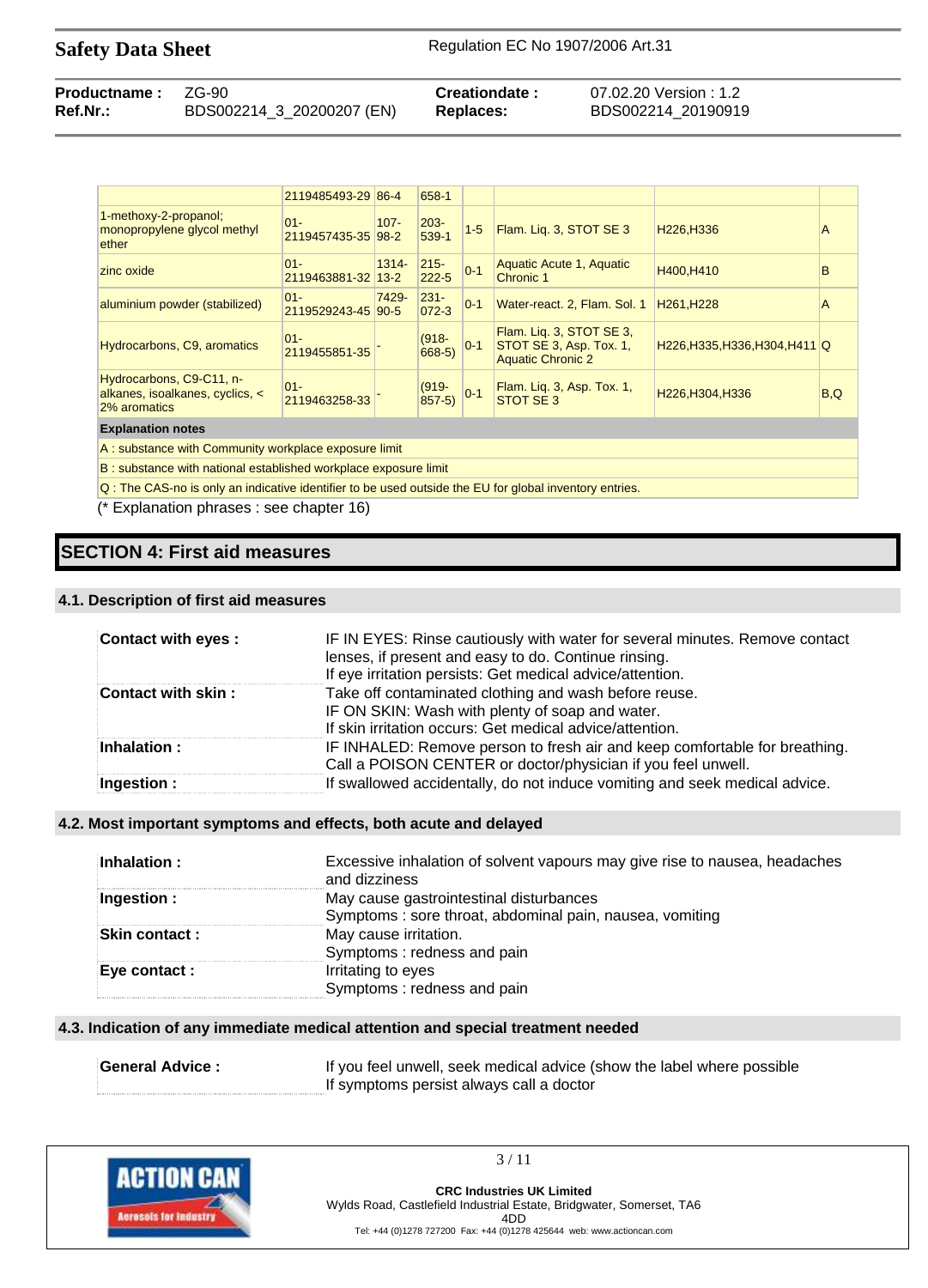**Safety Data Sheet** Regulation EC No 1907/2006 Art.31

**Productname :** ZG-90 **Creationdate :** 07.02.20 Version : 1.2 **Ref.Nr.:** BDS002214\_3\_20200207 (EN) **Replaces:** BDS002214\_20190919

## **SECTION 5: Firefighting measures**

#### **5.1. Extinguishing media**

foam, carbon dioxide or dry agent

#### **5.2. Special hazards arising from the substance or mixture**

Aerosols may explode if heated above 50°C Forms hazardous decomposition products CO,CO2

#### **5.3. Advice for firefighters**

Keep container(s) exposed to fire cool, by spraying with water In case of fire, do not breathe fumes

## **SECTION 6: Accidental release measures**

#### **6.1. Personal precautions, protective equipment and emergency procedures**

Shut off all ignition sources Ensure adequate ventilation Wear suitable protective clothing and gloves.

#### **6.2. Environmental precautions**

Do not allow to enter public sewers and watercourses If polluted water reaches drainage systems or water courses, immediately inform appropriate authorities

#### **6.3. Methods and material for containment and cleaning up**

Absorb spillage in suitable inert material Place in appropriate container

#### **6.4. Reference to other sections**

For further information see section 8

## **SECTION 7: Handling and storage**

#### **7.1. Precautions for safe handling**

Keep away from heat and sources of ignition Take precautionary measures against static discharges Equipment should be earthed Use explosion-proof electrical/ventilating/lighting/.../equipment.



4 / 11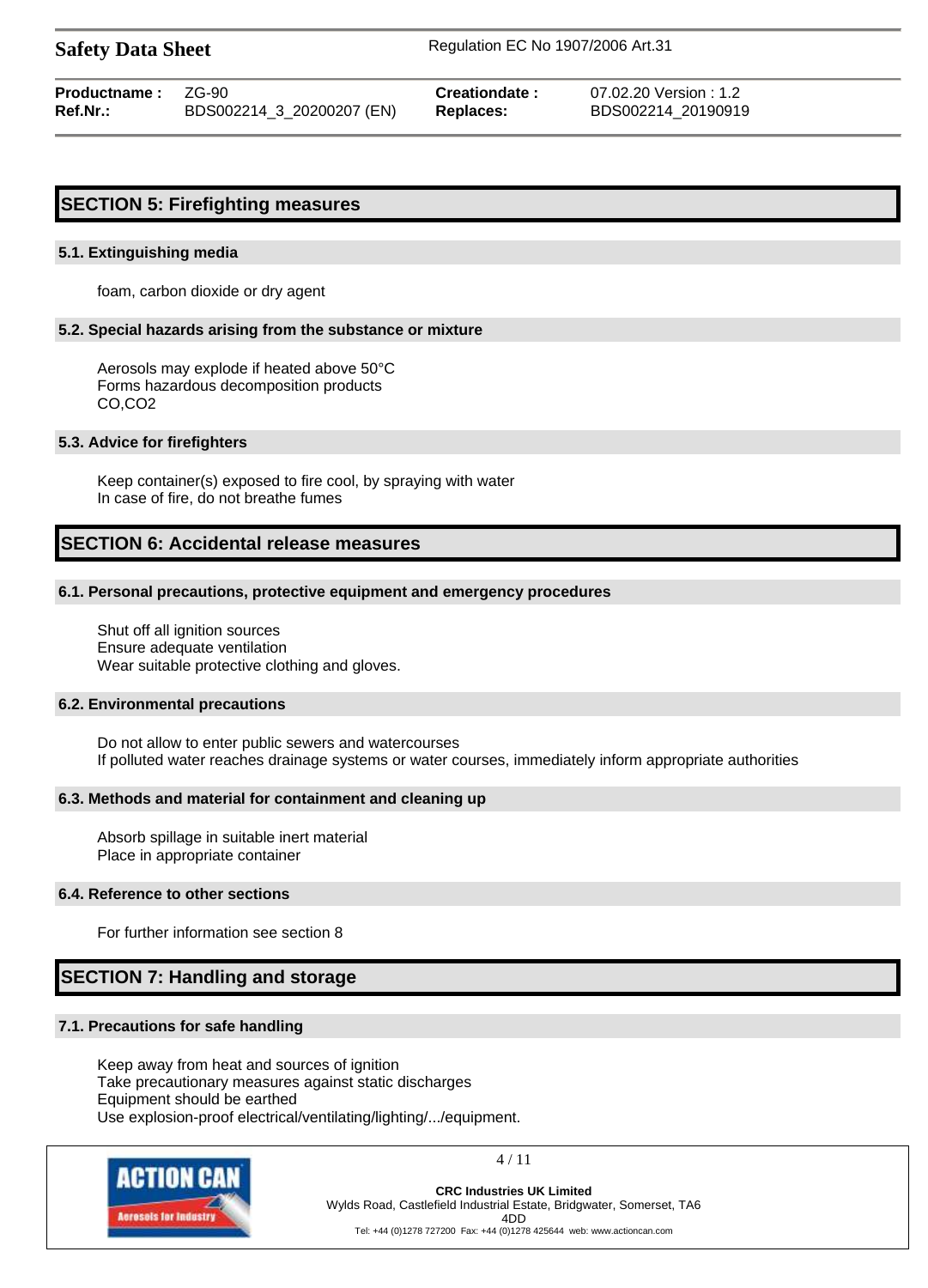| <b>Productname: ZG-90</b> |                           | Creationdate: | 07.02.20 Version : 1.2 |
|---------------------------|---------------------------|---------------|------------------------|
| Ref.Nr.:                  | BDS002214_3_20200207 (EN) | Replaces:     | BDS002214 20190919     |

Use only non-sparking tools. Do not breathe aerosols or vapours. Ensure adequate ventilation Avoid contact with skin and eyes. Wash thoroughly after use Wear protective gloves/protective clothing/eye protection/face protection. Eyewash bottles should be available

#### **7.2. Conditions for safe storage, including any incompatibilities**

Pressurized container : protect from sunlight and do not expose to temperatures exceeding 50°C. Keep out of reach of children.

#### **7.3. Specific end use(s)**

Paints

## **SECTION 8: Exposure controls/personal protection**

#### **8.1. Control parameters**

#### **Exposure limits :**

| <b>Hazardous ingredient</b>                             | CAS-nr.        | method      |                |
|---------------------------------------------------------|----------------|-------------|----------------|
| <b>EU established exposure limits:</b>                  |                |             |                |
| 1-methoxy-2-propanol; monopropylene glycol methyl ether | 107-98-2       | <b>TWA</b>  | $100$ ppm      |
|                                                         |                | <b>STEL</b> | $150$ ppm      |
| dimethyl ether                                          | $115 - 10 - 6$ | <b>TWA</b>  | 1000 ppm       |
| acetone; propan-2-one; propanone                        | $67 - 64 - 1$  | <b>TWA</b>  | 500 ppm        |
| National established exposure limits, United Kingdom    |                |             |                |
| 1-methoxy-2-propanol; monopropylene glycol methyl ether | 107-98-2       | <b>TWA</b>  | $100$ ppm      |
|                                                         |                | <b>STEL</b> | $150$ ppm      |
| dimethyl ether                                          | 115-10-6       | <b>TWA</b>  | 400 ppm        |
|                                                         |                | <b>STEL</b> | 500 ppm        |
| n-butyl acetate                                         | 123-86-4       | <b>TWA</b>  | <b>150 ppm</b> |
|                                                         |                | <b>STEL</b> | $200$ ppm      |
| acetone; propan-2-one; propanone                        | $67 - 64 - 1$  | <b>TWA</b>  | 500 ppm        |
|                                                         |                | <b>STEL</b> | 1500 ppm       |
| National established exposure limits, Ireland           |                |             |                |
| 1-methoxy-2-propanol; monopropylene glycol methyl ether | 107-98-2       | <b>TWA</b>  | $100$ ppm      |
|                                                         |                | <b>STEL</b> | $150$ ppm      |
| dimethyl ether                                          | 115-10-6       | <b>TWA</b>  | 1000 ppm       |
|                                                         |                | <b>STEL</b> |                |
| n-butyl acetate                                         | 123-86-4       | <b>TWA</b>  | <b>150 ppm</b> |
|                                                         |                | <b>STEL</b> | $200$ ppm      |
| acetone; propan-2-one; propanone                        | $67 - 64 - 1$  | <b>TWA</b>  | 500 ppm        |
|                                                         |                | <b>STEL</b> |                |



**CRC Industries UK Limited** Wylds Road, Castlefield Industrial Estate, Bridgwater, Somerset, TA6 4DD Tel: +44 (0)1278 727200 Fax: +44 (0)1278 425644 web: www.actioncan.com

5 / 11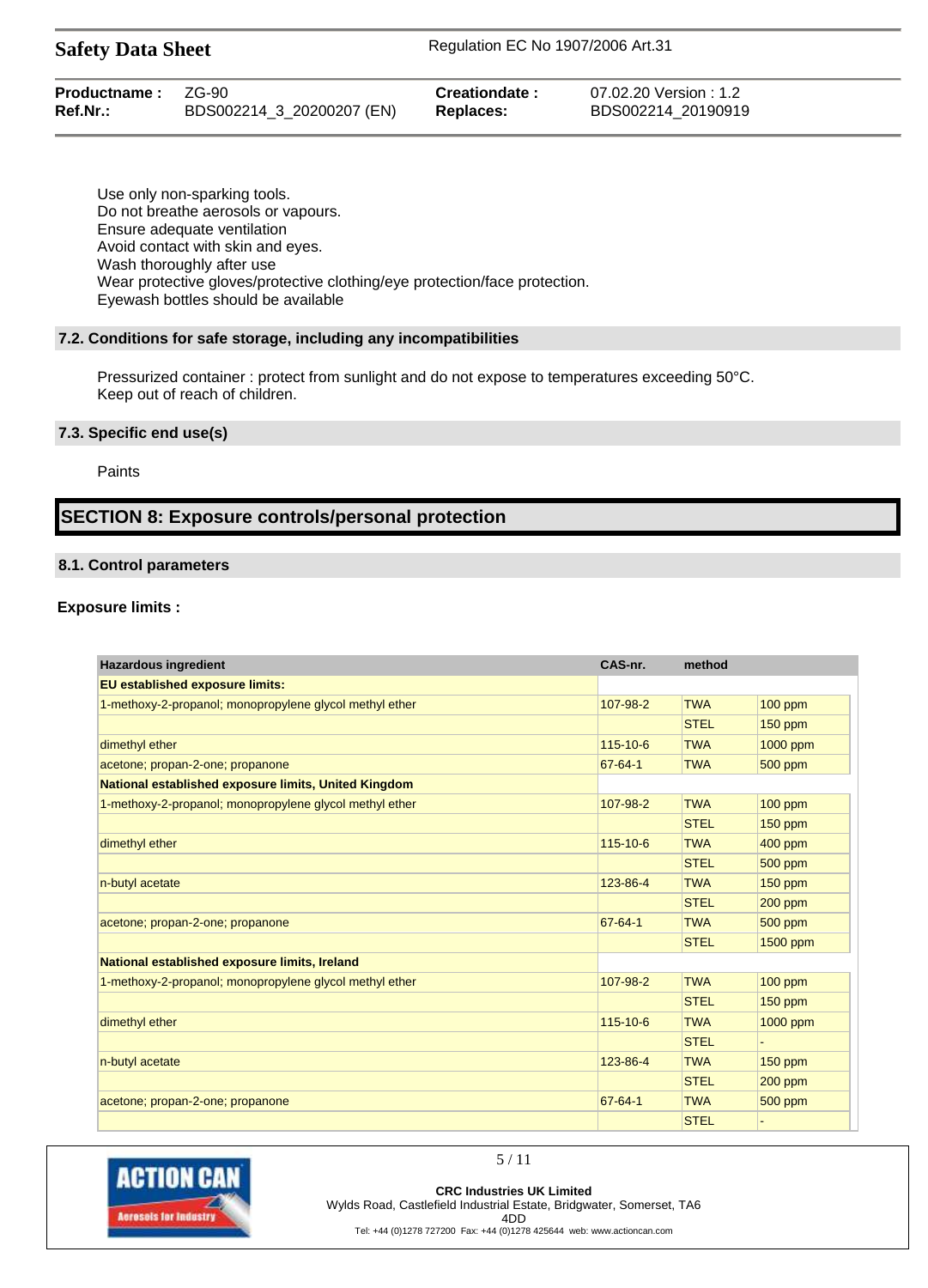| <b>Safety Data Sheet</b> |                           | Regulation EC No 1907/2006 Art.31 |                        |  |
|--------------------------|---------------------------|-----------------------------------|------------------------|--|
| Productname:             | ZG-90                     | Creationdate:                     | 07.02.20 Version : 1.2 |  |
| Ref.Nr.:                 | BDS002214_3_20200207 (EN) | <b>Replaces:</b>                  | BDS002214 20190919     |  |

#### **8.2. Exposure controls**

| <b>Control procedures:</b>               | Ensure adequate ventilation<br>Keep away from heat and sources of ignition<br>Take precautionary measures against static discharges                                                                                                                                          |
|------------------------------------------|------------------------------------------------------------------------------------------------------------------------------------------------------------------------------------------------------------------------------------------------------------------------------|
| <b>Personal protection:</b>              | Take precautions to avoid contact with skin and eyes when handling the<br>product.<br>Ensure adequate ventilation<br>Wear suitable protective gloves                                                                                                                         |
| $\mathop{\mathsf{in}}$ halation $\colon$ | In case of insufficient ventilation, wear suitable respiratory equipment.                                                                                                                                                                                                    |
| recommended respiratory protection:      | Air purifying respirator equiped with organic gas/vapor cartridge (type A)                                                                                                                                                                                                   |
| hands and skin:                          | When handling the product wear chemical-resistant gloves (standard EN 374).<br>The breakthrough time of the glove should be longer than the total duration of<br>product use. If work lasts longer than the breakthrough time, gloves should be<br>changed part-way through. |
| Recommended gloves:                      | Nitrile                                                                                                                                                                                                                                                                      |
| eyes :                                   | Wear safety eyewear according to EN 166.                                                                                                                                                                                                                                     |
| <b>Environmental protection:</b>         | Avoid release to the environment.<br>Collect spillage.                                                                                                                                                                                                                       |

# **SECTION 9: Physical and chemical properties**

#### **9.1. Information on basic physical and chemical properties**

| (for aerosols data for the product without propellant) |                              |
|--------------------------------------------------------|------------------------------|
| Appearance : physical state : DME propelled liquid.    |                              |
| colour:                                                | Grey.                        |
| odour:                                                 | Characteristic odor.         |
| pH :                                                   | Not applicable.              |
| Boiling point/range:                                   | Not available.               |
| Flash point :                                          | < 0 °C                       |
| <b>Evaporation rate:</b>                               | Not available.               |
| <b>Explosion limits: upper limit: Not available.</b>   |                              |
| lower limit:                                           | Not available.               |
| Vapour pressure :                                      | Not available.               |
| <b>Relative density:</b>                               | 0.973 g/cm3 ( $@$ 20 $°C$ ). |
| Solubility in water :                                  | Insoluble in water           |
| Auto-ignition:                                         | > 200 °C                     |
| <b>Viscosity:</b>                                      | Not available.               |

#### **9.2. Other information**

| VOC = volatile organic | $973$ g/l |
|------------------------|-----------|
| compounds              |           |

# **SECTION 10: Stability and reactivity**



6 / 11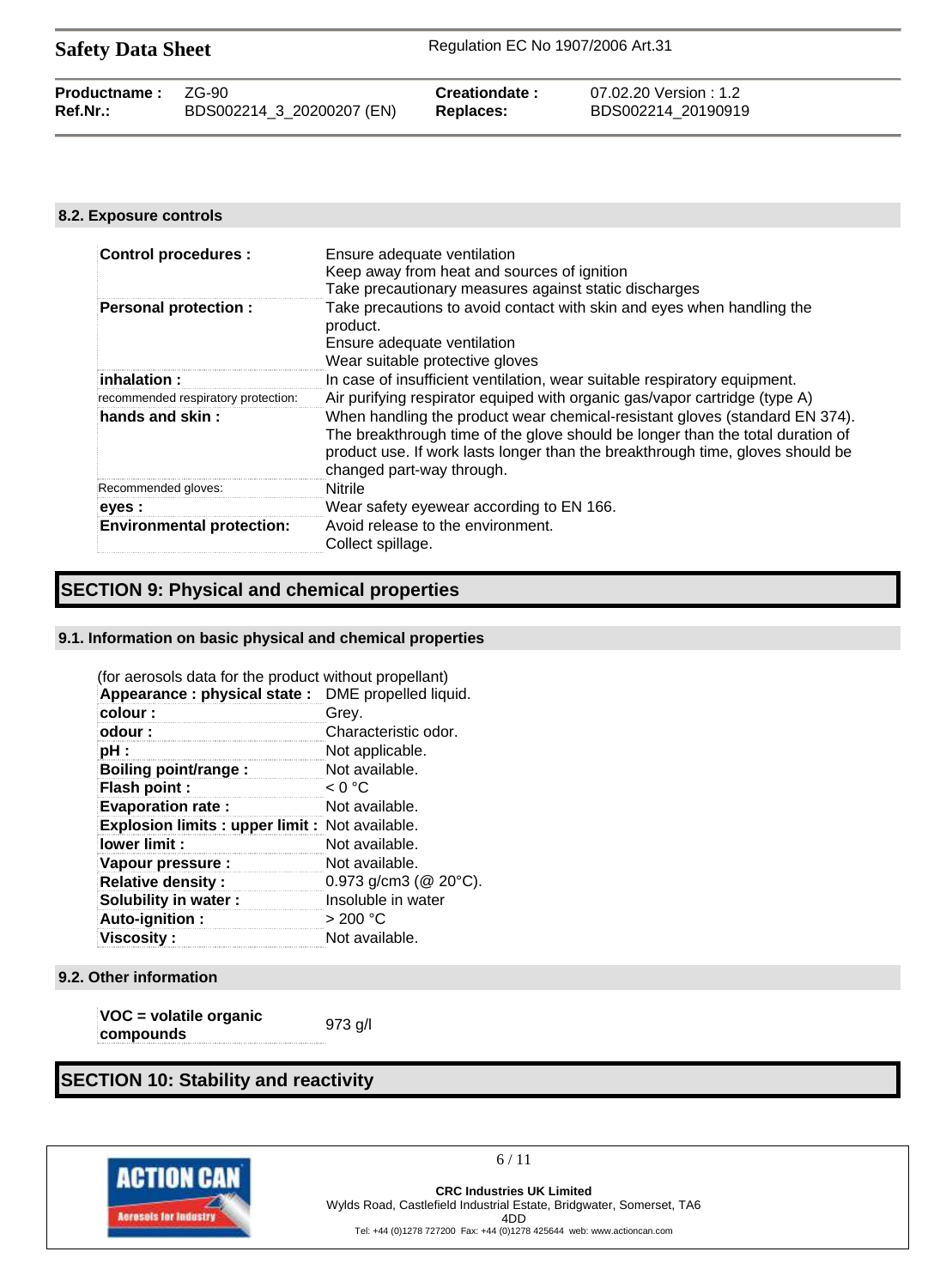| <b>Safety Data Sheet</b> |                           | Regulation EC No 1907/2006 Art.31 |                        |  |
|--------------------------|---------------------------|-----------------------------------|------------------------|--|
| <b>Productname:</b>      | 7G-90                     | Creationdate:                     | 07.02.20 Version : 1.2 |  |
| Ref.Nr.:                 | BDS002214_3_20200207 (EN) | Replaces:                         | BDS002214 20190919     |  |

#### **10.1. Reactivity**

No hazardous reactions known if used for its intended purpose

#### **10.2. Chemical stability**

Stable

#### **10.3. Possibility of hazardous reactions**

No hazardous reactions known if used for its intended purpose

#### **10.4. Conditions to avoid**

Avoid overheating

#### **10.5. Incompatible materials**

Strong oxidising agent

#### **10.6. Hazardous decomposition products**

CO,CO2

## **SECTION 11: Toxicological information**

#### **11.1. Information on toxicological effects**

| acute toxicity:                                               | based on available data the classification criteria are not met |
|---------------------------------------------------------------|-----------------------------------------------------------------|
| skin corrosion/irritation:                                    | based on available data the classification criteria are not met |
| serious eye damage/irritation: Causes serious eye irritation. |                                                                 |
| respiratory or skin<br>sensitisation:                         | based on available data the classification criteria are not met |
| germ cell mutagenicity:                                       | based on available data the classification criteria are not met |
| carcinogenicity:                                              | based on available data the classification criteria are not met |
| toxicity for reproduction:                                    | based on available data the classification criteria are not met |
| <b>STOT-single exposure:</b>                                  | May cause drowsiness or dizziness.                              |
| <b>STOT repeated exposure:</b>                                | based on available data the classification criteria are not met |
| aspiration hazard:                                            | based on available data the classification criteria are not met |

#### **Information on likely routes of exposure:**

| Inhalation:           | Inhalation of solvent vapours may give rise to nausea, headaches and<br>dizziness |
|-----------------------|-----------------------------------------------------------------------------------|
| Ingestion :           | May cause gastrointestinal disturbances                                           |
| <b>Skin contact :</b> | May cause irritation.                                                             |
| Eye contact :         | Irritating to eyes                                                                |



7 / 11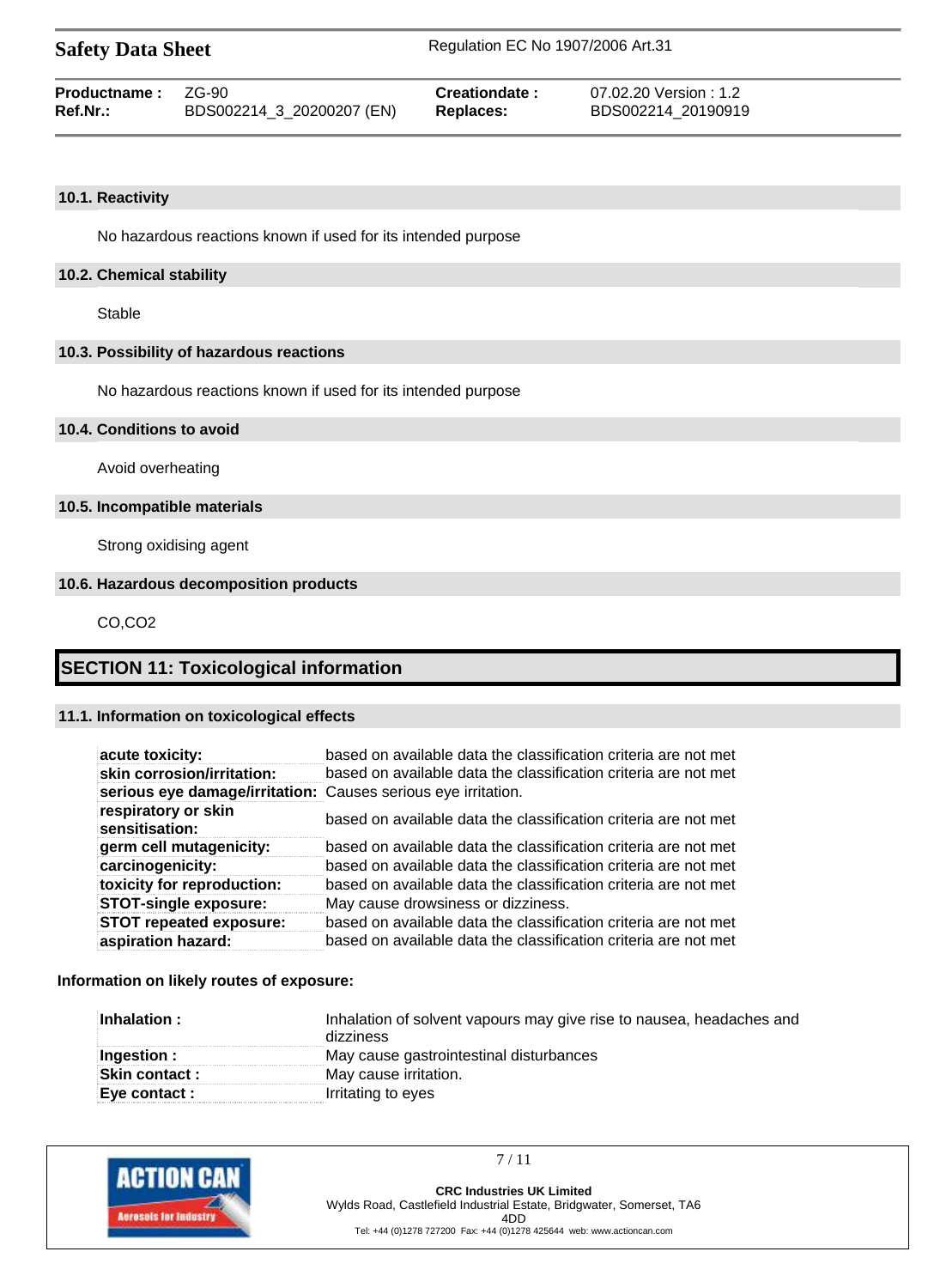| <b>Safety Data Sheet</b> | Regulation EC No 1907/2006 Art.31 |
|--------------------------|-----------------------------------|
|--------------------------|-----------------------------------|

| <b>Productname: ZG-90</b><br>$Ref.Nr.$ : |                           | Creationdate : | 07.02.20 Version : 1.2 |
|------------------------------------------|---------------------------|----------------|------------------------|
|                                          | BDS002214_3_20200207 (EN) | Replaces:      | BDS002214 20190919     |

## **Toxicological data :**

| <b>Hazardous ingredient</b>                                          | CAS-nr.        | method          |                |
|----------------------------------------------------------------------|----------------|-----------------|----------------|
| 1-methoxy-2-propanol; monopropylene glycol methyl ether              | 107-98-2       | LD50 oral rat   | 4016 mg/kg     |
|                                                                      |                | LC50 inhal.rat  | 27596 mg/l     |
|                                                                      |                | LD50 derm.rabit | 2000 mg/kg     |
| dimethyl ether                                                       | $115 - 10 - 6$ | LC50 inhal.rat  | 309 mg/l       |
| n-butyl acetate                                                      | 123-86-4       | LD50 oral rat   | 10760 mg/kg    |
|                                                                      |                | LC50 inhal.rat  | $> 20$ mg/l    |
|                                                                      |                | LD50 derm.rabit | $> 1400$ mg/kg |
| zinc oxide                                                           | 1314-13-2      | LD50 oral rat   | 7950 mg/kg     |
|                                                                      |                | LC50 inhal.rat  | $> 5.7$ mg/l   |
| acetone; propan-2-one; propanone                                     | 67-64-1        | LD50 oral rat   | $> 5800$ mg/kg |
|                                                                      |                | LC50 inhal.rat  | 76 mg/l        |
|                                                                      |                | LD50 derm.rabit | > 15800 mg/kg  |
| Hydrocarbons, C9, aromatics                                          |                | LD50 oral rat   | 3492 mg/kg     |
|                                                                      |                | LC50 inhal.rat  | $> 6.393$ mg/l |
|                                                                      |                | LD50 derm.rabit | $>3160$ mg/kg  |
| Hydrocarbons, C9-C11, n-alkanes, isoalkanes, cyclics, < 2% aromatics |                | LD50 oral rat   | >5000 mg/kg    |
|                                                                      |                | LC50 inhal.rat  | 4951 mg/m3     |
|                                                                      |                | LD50 derm.rabit | >5000 mg/kg    |

# **SECTION 12: Ecological information**

## **12.1. Toxicity**

Hazardous to the aquatic environment, chronic category 3 Harmful to aquatic life with long lasting effects.

### **Ecotoxicological data:**

| <b>Hazardous ingredient</b>                             | CAS-nr.        | method       |                   |
|---------------------------------------------------------|----------------|--------------|-------------------|
| 1-methoxy-2-propanol; monopropylene glycol methyl ether | 107-98-2       | LC50 fish    | 6812 mg/l         |
|                                                         |                | EC50 daphnia | 23300 mg/l        |
| dimethyl ether                                          | $115 - 10 - 6$ | IC50 algae   | 154.9 mg/l        |
|                                                         |                | LC50 fish    | $4.1$ mg/         |
|                                                         |                | EC50 daphnia | $4.4$ mg/l        |
| n-butyl acetate                                         | 123-86-4       | IC50 algae   | 647 mg/l          |
|                                                         |                | LC50 fish    | $18 \text{ mg/l}$ |
|                                                         |                | EC50 daphnia | 44 mg/l           |
| zinc oxide                                              | 1314-13-2      | IC50 algae   | $0.136$ mg/l      |
|                                                         |                | LC50 fish    | $0.169$ mg/l      |
|                                                         |                | EC50 daphnia | $1.7$ mg/l        |
| acetone; propan-2-one; propanone                        | 67-64-1        | IC50 algae   | 530 mg/l          |
|                                                         |                | LC50 fish    | 5540 mg/l         |



8 / 11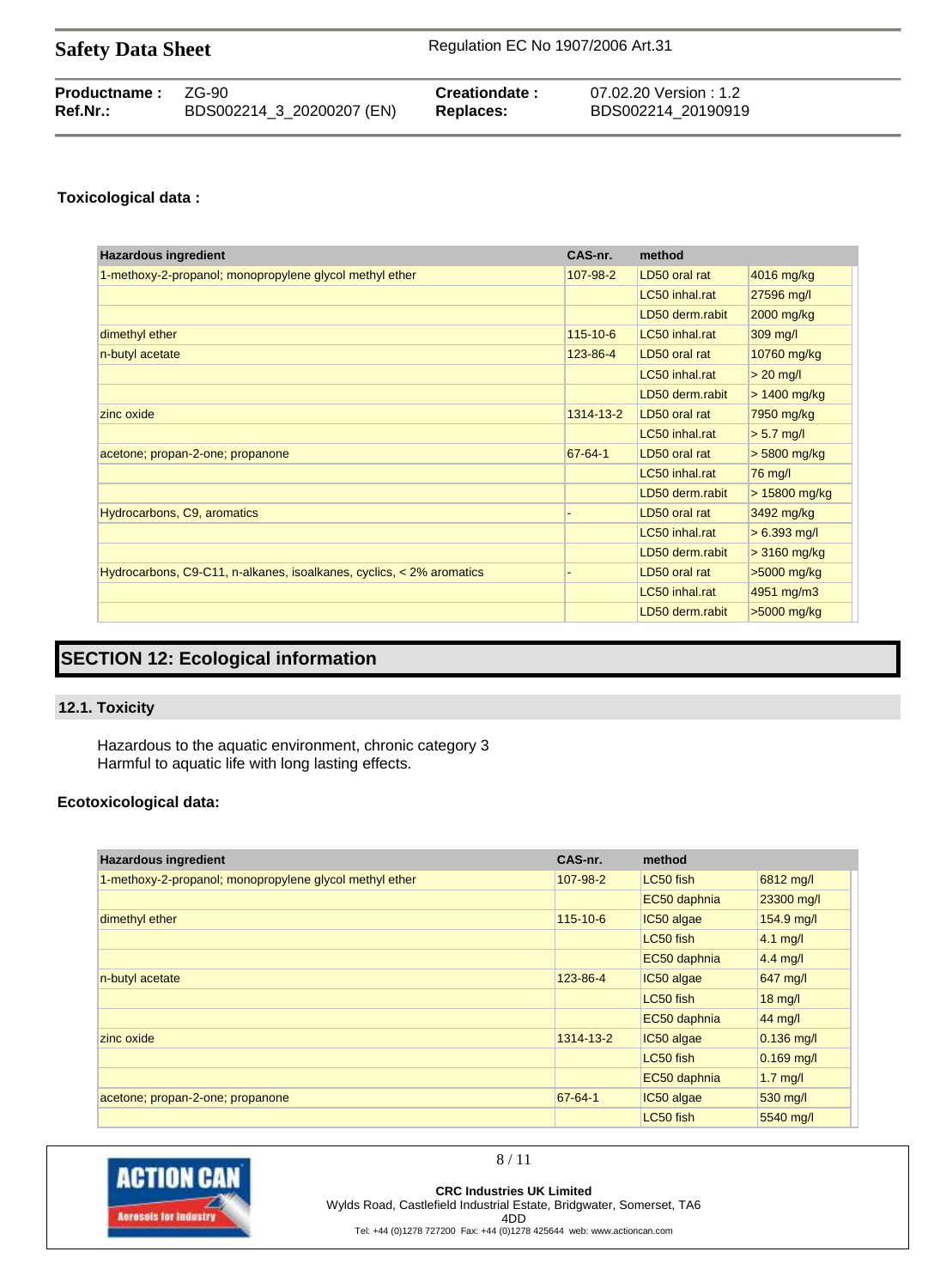| <b>Safety Data Sheet</b>                                       |                                                                     |                                   | Regulation EC No 1907/2006 Art.31                                                                        |                                                                            |                                             |  |
|----------------------------------------------------------------|---------------------------------------------------------------------|-----------------------------------|----------------------------------------------------------------------------------------------------------|----------------------------------------------------------------------------|---------------------------------------------|--|
| ZG-90<br>Productname:<br>Ref.Nr.:<br>BDS002214_3_20200207 (EN) |                                                                     | Creationdate:<br><b>Replaces:</b> |                                                                                                          |                                                                            | 07.02.20 Version: 1.2<br>BDS002214_20190919 |  |
|                                                                |                                                                     |                                   |                                                                                                          |                                                                            |                                             |  |
|                                                                |                                                                     |                                   |                                                                                                          | EC50 daphnia                                                               | 8800 mg/l                                   |  |
|                                                                | 12.2. Persistence and degradability                                 |                                   |                                                                                                          |                                                                            |                                             |  |
|                                                                | No experimental data available                                      |                                   |                                                                                                          |                                                                            |                                             |  |
|                                                                | 12.3. Bioaccumulative potential                                     |                                   |                                                                                                          |                                                                            |                                             |  |
|                                                                | No experimental data available                                      |                                   |                                                                                                          |                                                                            |                                             |  |
| 12.4. Mobility in soil                                         |                                                                     |                                   |                                                                                                          |                                                                            |                                             |  |
| Insoluble in water                                             |                                                                     |                                   |                                                                                                          |                                                                            |                                             |  |
|                                                                | 12.5. Results of PBT and vPvB assessment                            |                                   |                                                                                                          |                                                                            |                                             |  |
|                                                                | No information available                                            |                                   |                                                                                                          |                                                                            |                                             |  |
| 12.6. Other adverse effects                                    |                                                                     |                                   |                                                                                                          |                                                                            |                                             |  |
|                                                                | No experimental data available<br>GWP (global warming potential): 1 |                                   |                                                                                                          |                                                                            |                                             |  |
|                                                                |                                                                     |                                   |                                                                                                          |                                                                            |                                             |  |
|                                                                | <b>SECTION 13: Disposal considerations</b>                          |                                   |                                                                                                          |                                                                            |                                             |  |
|                                                                | 13.1. Waste treatment methods                                       |                                   |                                                                                                          |                                                                            |                                             |  |
|                                                                | <b>National regulations:</b>                                        |                                   |                                                                                                          | Disposal should be in accordance with local, state or national legislation |                                             |  |
|                                                                | <b>SECTION 14: Transport information</b>                            |                                   |                                                                                                          |                                                                            |                                             |  |
| 14.1. UN number                                                |                                                                     |                                   |                                                                                                          |                                                                            |                                             |  |
| UN-number:                                                     |                                                                     | 1950                              |                                                                                                          |                                                                            |                                             |  |
|                                                                | 14.2. UN proper shipping name                                       |                                   |                                                                                                          |                                                                            |                                             |  |
|                                                                | Proper shipping name:                                               | <b>AEROSOLS</b>                   |                                                                                                          |                                                                            |                                             |  |
|                                                                | 14.3. Transport hazard class(es)                                    |                                   |                                                                                                          |                                                                            |                                             |  |
| Class:                                                         |                                                                     | 2.1                               |                                                                                                          |                                                                            |                                             |  |
|                                                                | ADR/RID - Classification code:                                      | 5F                                |                                                                                                          |                                                                            |                                             |  |
| 14.4. Packing group                                            |                                                                     |                                   |                                                                                                          |                                                                            |                                             |  |
| Packing group:                                                 |                                                                     | Not applicable.                   |                                                                                                          |                                                                            |                                             |  |
|                                                                | <b>ACTION CAN</b>                                                   |                                   | 9/11                                                                                                     |                                                                            |                                             |  |
|                                                                |                                                                     |                                   | <b>CRC Industries UK Limited</b><br>Wylds Road, Castlefield Industrial Estate, Bridgwater, Somerset, TA6 |                                                                            |                                             |  |
| <b>Acresols for Industry</b>                                   |                                                                     |                                   | 4DD<br>Tel: +44 (0)1278 727200 Fax: +44 (0)1278 425644 web: www.actioncan.com                            |                                                                            |                                             |  |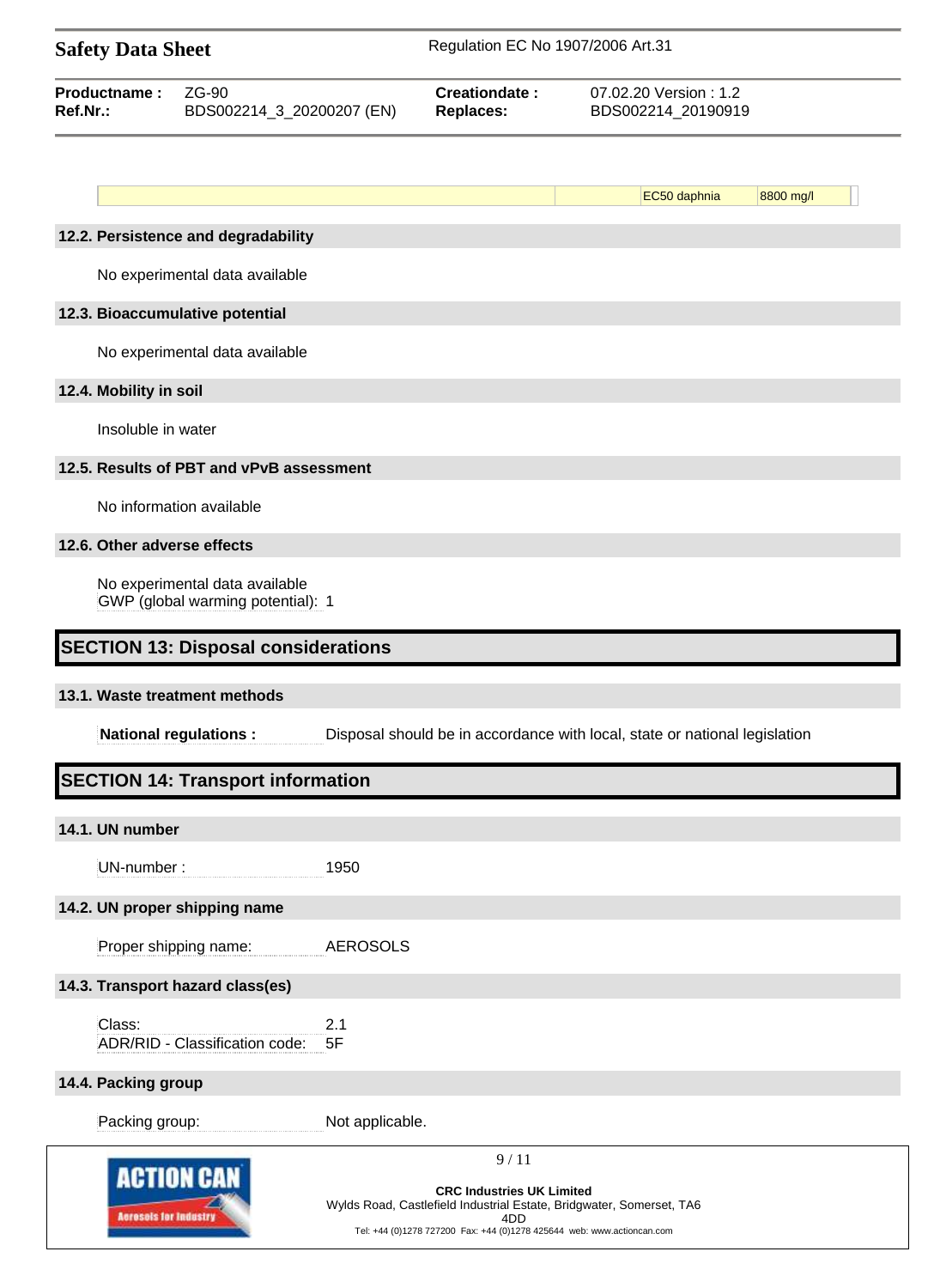| <b>Safety Data Sheet</b> |                           | Regulation EC No 1907/2006 Art.31 |                      |  |
|--------------------------|---------------------------|-----------------------------------|----------------------|--|
| Productname:             | 7G-90                     | Creationdate:                     | 07.02.20 Version:1.2 |  |
| $Ref.Nr.$ :              | BDS002214 3 20200207 (EN) | <b>Replaces:</b>                  | BDS002214 20190919   |  |

#### **14.5. Environmental hazards**

| <b>ADR/RID - Environmentally</b><br>hazardous: | No |
|------------------------------------------------|----|
| IMDG - Marine pollutant:                       | No |
| IATA/ICAO - Environmentally                    | No |
| hazardous:                                     |    |

#### **14.6. Special precautions for user**

| (D)        |
|------------|
| $F-D. S-U$ |
| 203        |
| 203        |
|            |

#### **14.7. Transport in bulk according to Annex II of MARPOL and the IBC Code**

Not applicable.

## **SECTION 15: Regulatory information**

#### **15.1. Safety, health and environmental regulations/legislation specific for the substance or mixture**

The Safety Data Sheet is compiled according to the current European requirements. Regulation (EC) No 1907/2006 (REACH) Regulation (EC) No 1272/2008 (CLP) Dir. 2013/10/EU, 2008/47/EC amendment of the aerosol dispenser directive 75/324/EEC.

#### **15.2. Chemical safety assessment**

No information available

## **SECTION 16: Other information**

\*Explanation hazard statements: H220 : Extremely flammable gas.

|                        | H225: Highly flammable liquid and vapour.                    |
|------------------------|--------------------------------------------------------------|
|                        | H226 : Flammable liquid and vapour.                          |
|                        | H228 : Flammable solid.                                      |
|                        | H261 : In contact with water releases flammable gases.       |
|                        | H280 : Contains gas under pressure; may explode if heated.   |
|                        | H304 : May be fatal if swallowed and enters airways.         |
|                        | H319 : Causes serious eye irritation.                        |
|                        | H335 : May cause respiratory irritation.                     |
|                        | H336 : May cause drowsiness or dizziness.                    |
|                        | H400 : Very toxic to aquatic life.                           |
|                        | H410 : Very toxic to aquatic life with long lasting effects. |
|                        | H411 : Toxic to aquatic life with long lasting effects.      |
| acronyms and synonyms: | $TWA = time weight average$                                  |



10 / 11